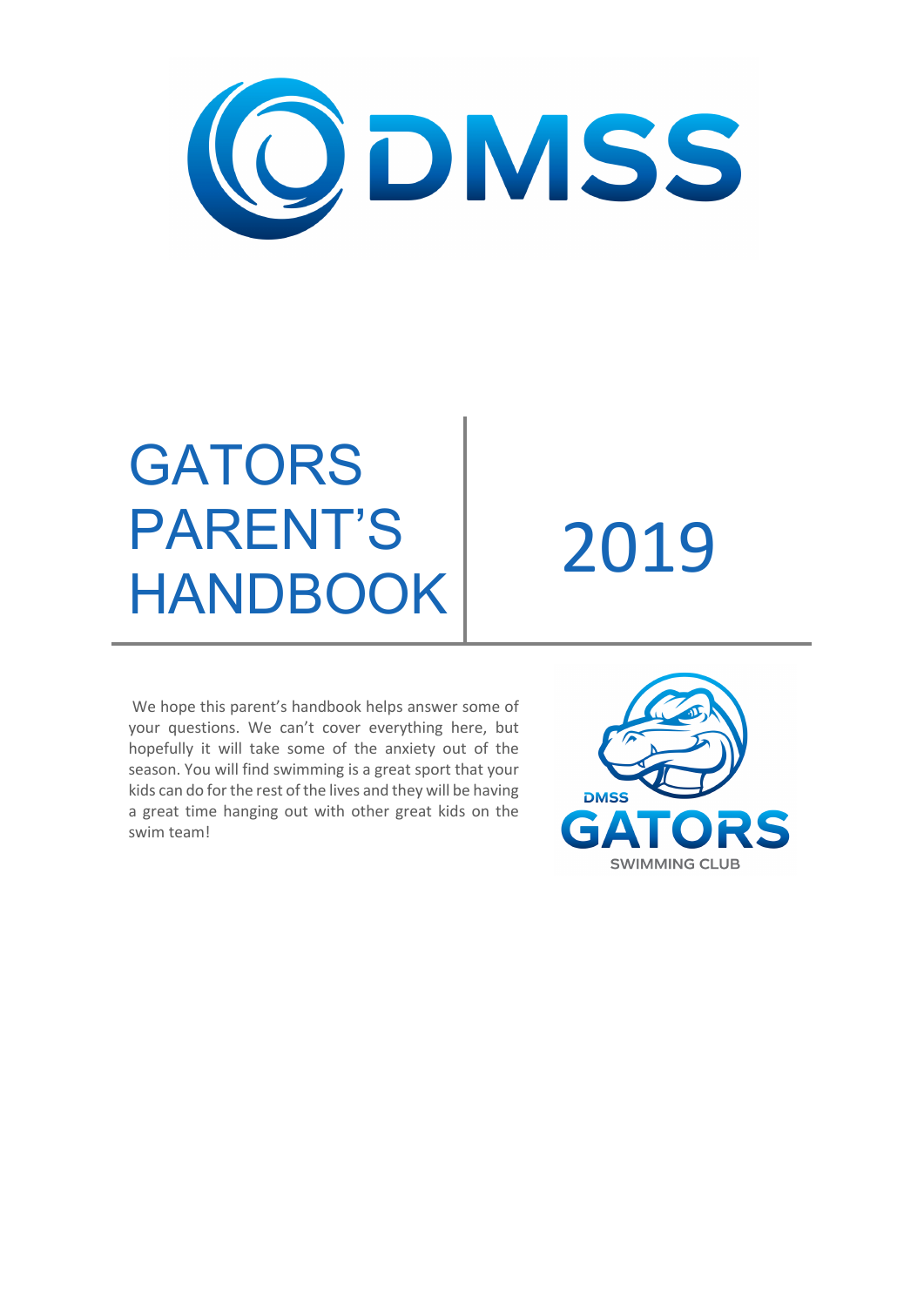

## **INTRODUCTION**

Every swimmer's parent has experienced that first Swim meet (gala) where they wonder "what am I doing here and what's going on?" We've all been there before and, hopefully, this handbook will enlighten you in your quest to understand the world of Swimming. It can be a little overwhelming at first, but don't worry; you and your kids will have a great time.

Please remember that if you have any questions, the coaches and fellow swim parents are all very willing to answer your questions. Our team philosophy is that having fun and personal development is the most important thing we can do. We believe that if we can establish a healthy environment that encourages the kids to do their best, recognizes their contribution, and is fun for the entire family, then we will have met our goals.

Welcome to the DMSS Gators. We're glad to have you with us.

## **THE CLUB**

Gators Swimming Club, formally registered on the 14<sup>th</sup> July 2016 and informally running as an entity for the past 10 years is the Competetive swimming body of DMSS, the swim school. Whereas DMSS is the swim school focussed on providing lessons to students of DMSS, Gators SC is focussed on providing competetive opportunities for DMSS students who enroll as members with the club. Governed by a constitution, an executive committee, a general membership duly registered with the Botswana Registrar of Societies (Reg no. CR 12359).

## **MEMBERSHIP**

Membership is open to students of DMSS swim school interested in participating at galas on behalf of Gators Swimming Club. An annual membership fee (set by the executive committee) is payable and then formal registration is required of at least one gala in the season. An AGM is held once per year where members are invited. Swimmers who are 18 years and under can be represented by their parents.

## **THE TEAM**

Once in squads, swimmers may participate in various meets (explained below). Learn-to-Swim students may from time to time be selected to participate in galas. Entry forms for galas are made available though announcements from DMSS. Participation at meets (galas) is optional.

## **GALAS PARTICIPATION & THE CALENDAR**

Participants who choose to compete with the DMSS Gators Swim Team must make a season long commitment. The swimmer must try to compete in as many BSSA League galas as possible, and attend the BSSA National Gala usually in December, and very importantly our very own annual gala, the Gators Gala usually in April - in order to be eligible for National Team selection. They must also be in "good standing" with the team, which means all league and entry fees have been paid. Remember "Team Work" is essential for a successful year.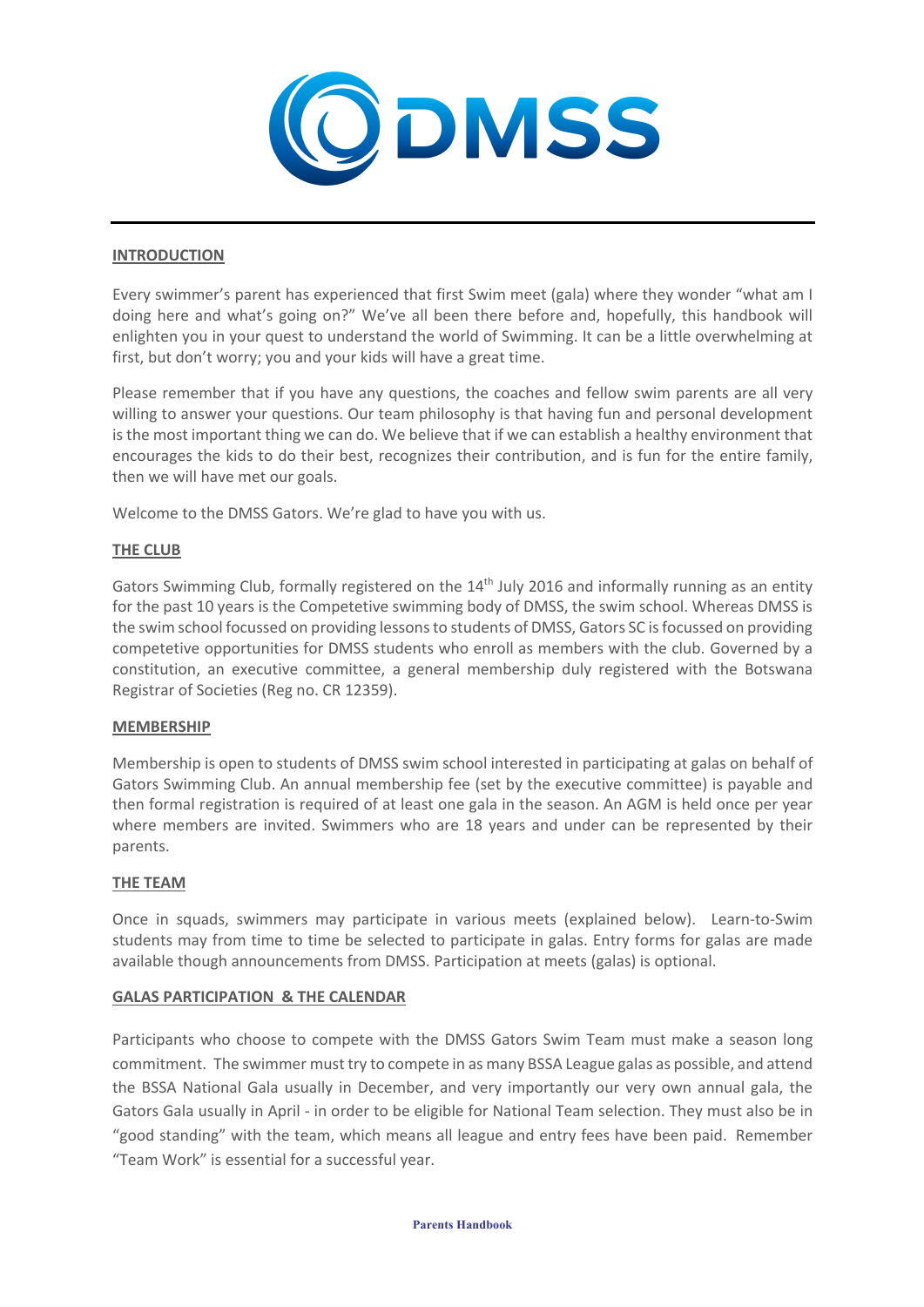

There are basically two types of swim meets: the league and championship meets. League meets are local Botswana events and usually take place over one day. The championship meets can be quite large and usually run over 3 days – including Nationals and Gators galas. All galas are generally divided into sessions with various age groups swimming either in the morning or afternoon. League meets offer individual ribbons, and championship are medal galas. The yearly fee to compete at these gala is set by the Gators SC executive committee, around BWP 110 per year. This is usually payable along with the first gala of the season. In addition, Gala organziers usually charge a fee per event (race), approximately P15 per race.

In addition, the DMSS Gator's also look to travel abroad and compete at other events such as Sasolburg Winter Champs in South Africa. Other such galas and events are on offer as well and depend on our local calendar.

The calendar for the upcoming year is usually made available around July of every year, emailed and posted onto the DMSS website: www.dmss.co.bw

## **PRACTICE ATTENDANCE & BEHAVIOUR**

The Gator's are expected to attend as many practices as possible under the umbrella of Darrell Morton's School of Swimming. All practices are mandatory! We recognize that there may be occasional conflicts (sickness, excessive homework, out of town and so forth) but if a swimmer will be out of the water for a period of more than a few days, please notify the coaching staff of DMSS. Parents please keep in mind that we need your help in seeing that children are at practice and on time. The more you practice the better the swimmer will progress.

On the poolside and in the water we also expect that swimmers conduct themselves in a sportsman like way at all times and display the utmost sportsmanship toward one another as well as their rivals and fellow competitors come race day. The attached code of ethics is required by every member of Gators SC – swimmers and parent representatives.

## **PARENTS**

It is important to participate with your child on the swim team. The swimmer must be delivered to practice on time with constant encouragement and positive reinforcement. Once at practice the coaches have sole responsibility for the swimmer's training during practice. To discuss your child's progress please contact the Site Supervisor to set up a convenient time to meet. Although our swim program has an open door policy for spectators, practices seem to go smoother and we keep the swimmers attention better throughout the practice if parents are not in pool area. Please no children or parents on pool deck during practice times hovering over the swimmers. This principle applies at Galas – during warm up and when race strategies and feedback are being discussed.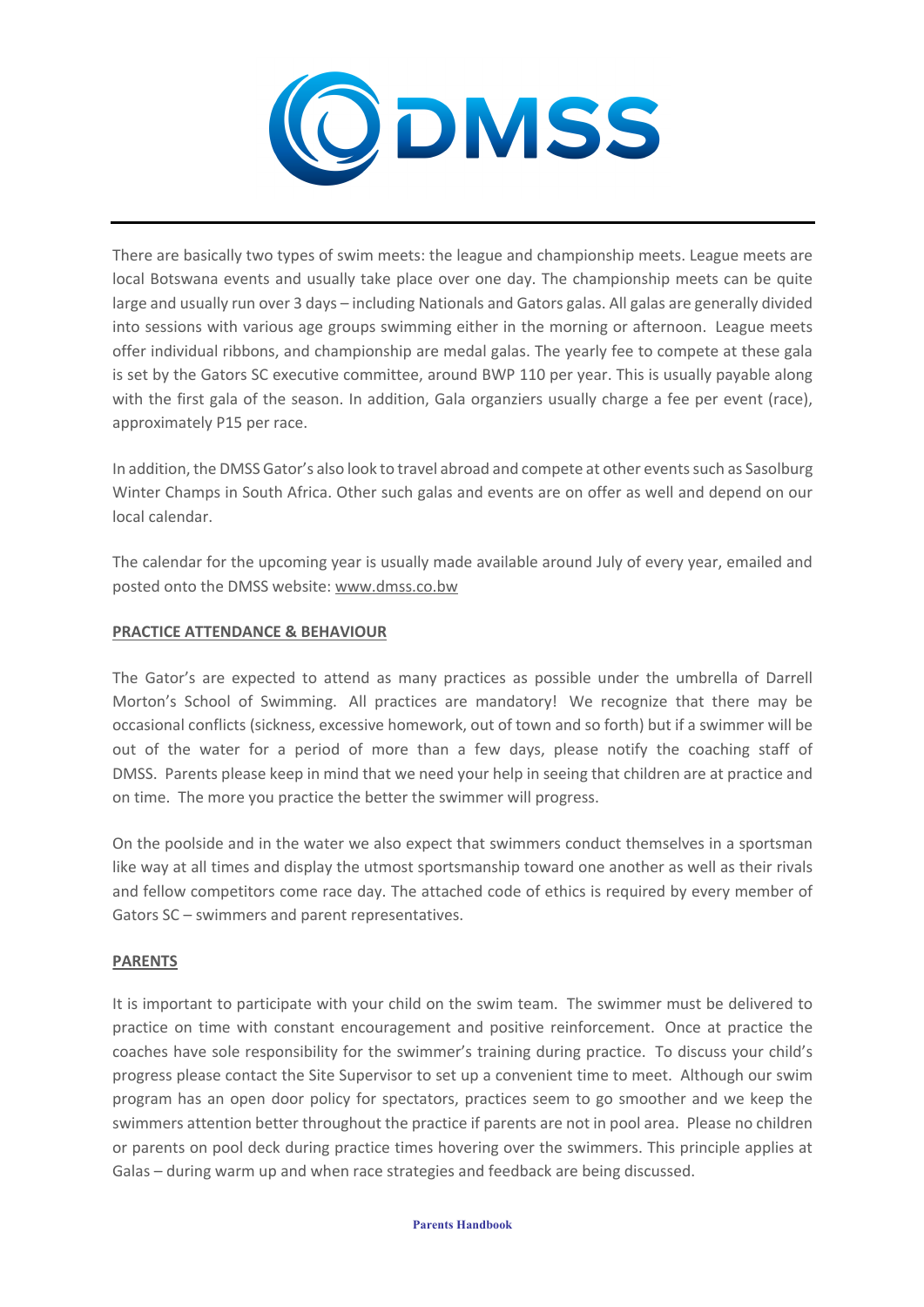

## **AWAY MEETS**

Gators will make every effort to travel as a team to all away meets, with appropriate staffing i.e. team manager, chaperones and coach. However, should financial constraints or insufficient support prohibit this Gators will look to the parents to be responsible for arranging transportation and motel/hotel accommodations to away meets. We want to encourage parents to attend these meets, as we are responsible for providing timers, judges and officials.

## **TEAM EQUIPMENT**

Team uniformity is important for team spirit. Team kit may be ordered from the DMSS office

## **TEAM ACTIVITIES**

From time-to-tim, we try to schedule special activities throughout the swimming season e.g. the swima-thon and your suggestions are always welcome.

## **COMMUNICATION**

Gators members are required to register online with our DMSS booking software. Even if you have not booked classes with DMSS, to be registered with Gators SC you will need to register online.

To register - Click on the following link: JR - **Online Registration form** https://app3.jackrabbitclass.com/regv2.asp?id=523124

Complete the registration form and then access your very own portal. From there you can contact, register for galas, view your statements etc.

Emails are the primary way in which we communicate information to all of our swimmers and parents. We need your help and cooperation in making sure you are informed about all aspects of the team activities. Please check your emails regularly to ensure you are up to date.

## **PHONE CALLS**

Feel free to call anytime. Gators can be reached on the DMSS phone line 716 19 388 (during office hours only)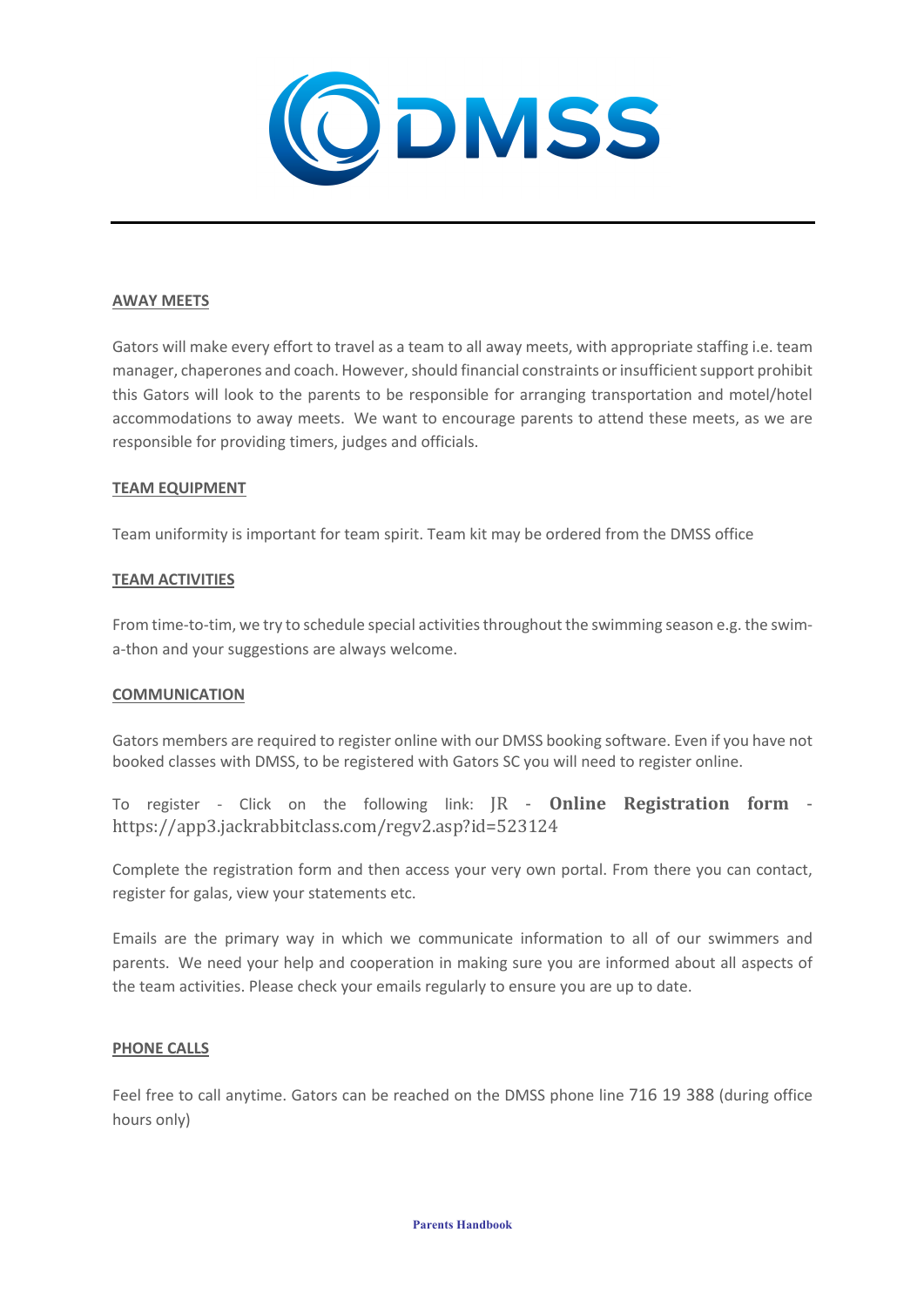

#### **SWIM MEET PROCEDURES**

- 1. **Warm-up:** The warm-up is an important part of successful swim meet and individual performance. Ordinarily warm-ups will begin 45-60 minutes before the actual start of a meet. Parents need to plan on having their child/children here 15 minutes before warm ups. Swimmers should be dressed, have all equipment and be ready to swim!
- 2. **Team Area:** It is customary for the Gator's to have an assigned "team area" at meets and to stay together as a group. Swimmers are not to be in unauthorized areas of the pool deck or area. It is important for the swimmers to stay with the group so the coaches will not have to search for the child when it is time for them to swim. Parents please do not let your children over eat during a swim meet. Appropriate snacks while at a meet would be, fruit, pro-vitas, fruit roll-ups, or any other low fat, high carbohydrate, low in sugar snacks. No sodas at least one hour before events. Water is a good choice. (Being hydrated is more important than snacks! Drink, drink, drink).
- 3. **Heat Sheets/ Programmes:** Heat sheets are normally available at the Meet office at a gala or sometimes posted on a wall in the team area that shows what events in which your child is entered. They are always emailed ahead of the gala. Parents of younger swimmers may wish to write the event number on the child's hand. This helps to remind them when to report to the marshalling area. We like swimmers to learn self-management and so do not micromanage their reporting to marshal.
- 4. **End of Race:** At the conclusion of each race, all swimmers should ask the timers for his/her unofficial time. The swimmers should next come to the coaches so they can offer comments and feedback. This is very important!

## **ETIQUETTE GUIDELINES FOR SWIMMERS, PARENTS AND COACHES**

Proper sportsmanship behaviour is expected of all swimmers, parents and coaches at all practices and meets. The following behaviours are considered UNACCEPTABLE by DMSS and the BSSA.

- Use of and/or possession of any drug, alcohol, or tobacco product.
- Use of foul or inappropriate language.
- Non-compliance to directions or instructions given by a coach or an assigned representative at any organized function.
- Behaviour considered demeaning or rude directed at any teammate, coach, official or representative of the BSSA.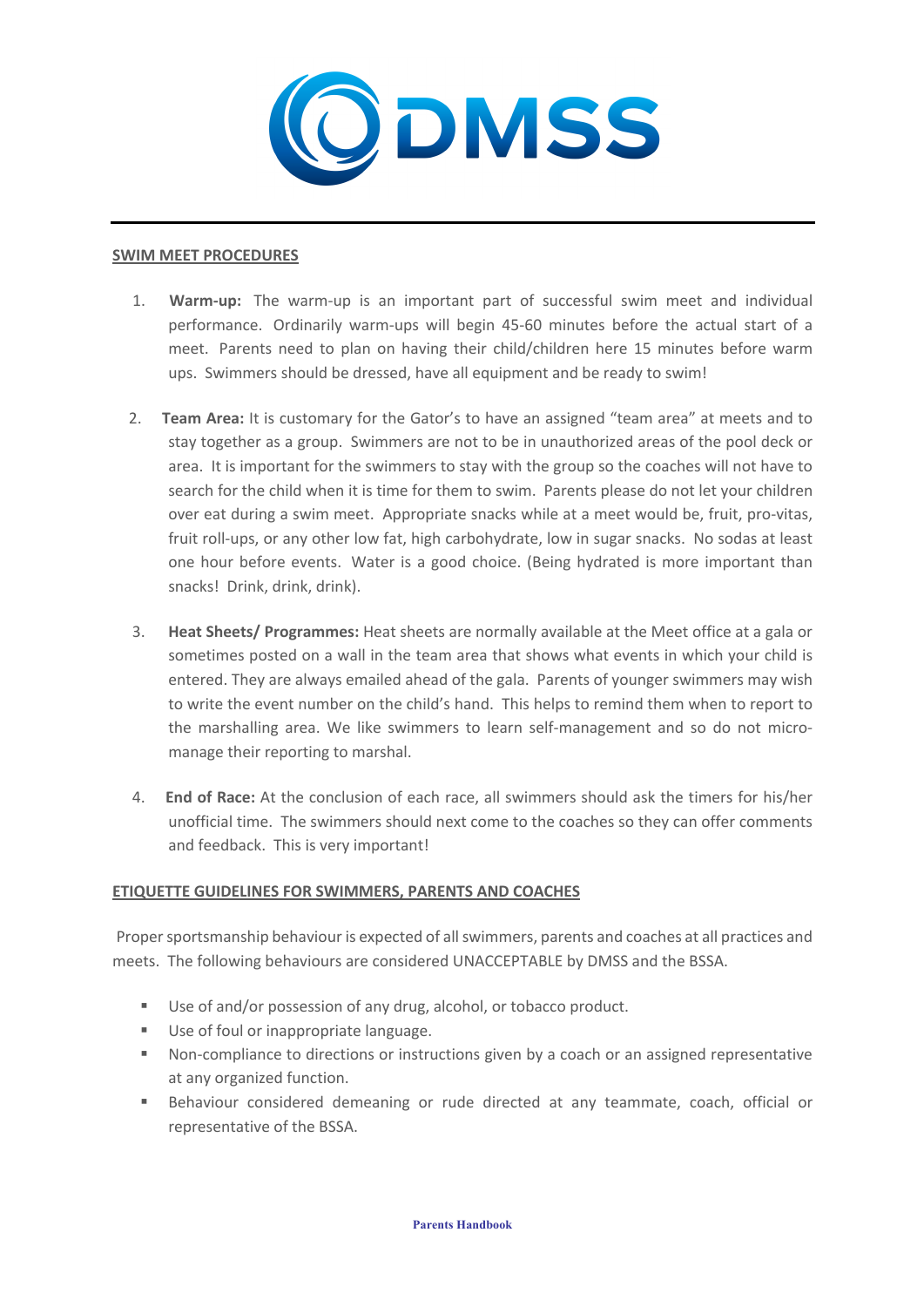

## **FACILITY USE**

DMSS facilities are made available for training and preparation for events – but all arranged through the swim school. Gators SC does not provide any training.

## **RESPONSIBILITIES OF SWIMMERS**

To ensure a successful program, swimmers have the following responsibilities:

- To be part of this team because your goals and ambitions are the same as those established by the coaching staff
- To attend the designated number of practices as determined by the DMSS coaching staff
- To follow the rules established by the coaches
- To arrive 15 minutes prior to the start of practice or the meet warm-up time and get ready immediately so you may begin on time (unless it is just impossible because of school)
- § To make sure handouts and announcements are delivered to your parents at home
- BE PREPARED bring all appropriate/required equipment or training aids to each practice
- To come to practice with a positive, appropriate attitude conducive to the DMSS Gator's Swim Team. No disruptive behaviour! (any disruptive behaviour will result in swimmers being asked to leave the session)

## **RESPONSIBILITIES OF PARENTS**

To ensure a successful program, parents have the following responsibilities:

- To take an interest in your child's swimming and to support him/her emotionally by attending meets (Maybe you can't attend all meets, but at least one parent should be present at most of them)
- To praise your child when he/she is successful (an improved skill, an award, etc.) and to comfort, not scold, them in their moments of disappointment. Make sure that your love for them is not dependent on how well they perform and that they know it. You must never bribe your child for a performance.
- To pay dues and fees on time
- To provide transportation for the swimmer to and from practice and to and from meets. The swimmer should arrive about 15 minutes prior to the start of practice or warm-ups
- To participate in team functions
- To check your emails for team correspondence
- § To help staff the swim meets in these areas: TIMEKEEPERS, STROKE JUDGES, TURNS JUDGES, STARTER, RECORDERS & OTHER SUCH OFFICIATING
- To stay away from gossip and rumours. If you don't understand something concerning the coaching, ask the coach before or after practice (NEVER DURING) or email/call the office during the weekday mornings. One of the most destructive things to a team is prolonging rumours rather than getting to the bottom of them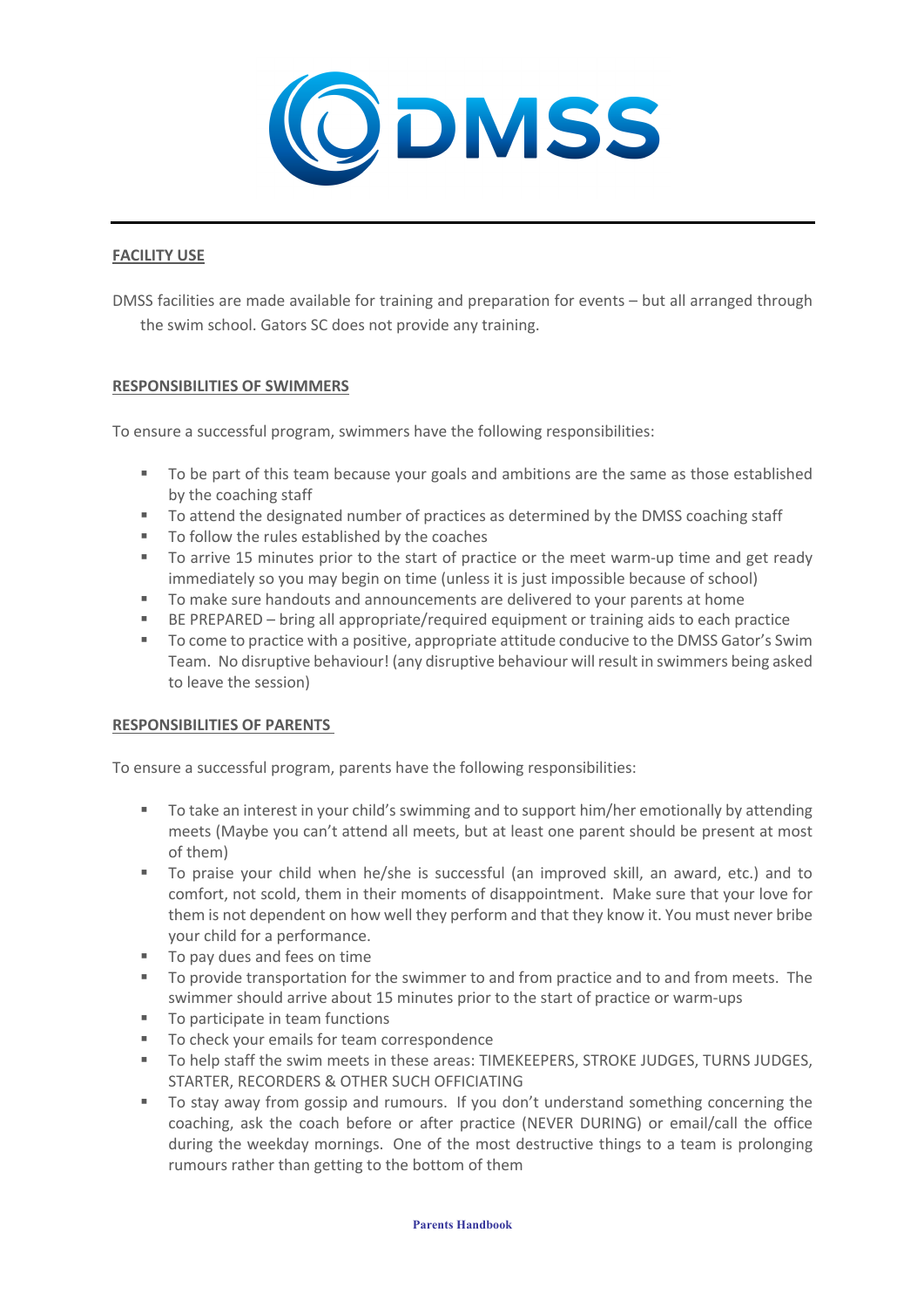

- To support the DMSS Gators philosophy with thoughts, words and actions during practice, at meets and at home. Believe it or not, our kids do learn from watching and listening to us
- Not to be on deck during swim practice

## **RESPONSIBILITIES SHARED BY SWIMMERS AND PARENTS**

The swimmer and the parent share some responsibilities. They include the following:

- To check with Coaches for special announcements, upcoming meet notices and entry information
- § To contact coaches with your plans regarding meets and make sure you have filled out all the right entry forms or other information in good time (if you plan on going or not). They cannot read minds

A strong triangle emerges when each party (swimmer, parent and coach) does its part and collapses when one party neglects its responsibilities or tries to assume those of another party. The latter situation usually arises with the very best of intentions. To avoid this, it is important that each party know the responsibilities of the other two and then avoid assuming them.

One of the pitfalls that parents fall into is coaching their child. This situation usually arises after a parent has observed some coaching instruction or attended a meet. He or she notices a shortcoming in his/her child and attempts to correct it. It is the responsibility of the COACH to critique the swimmer's skills and not the parents.

As to the reason why the swimmer was not doing a skill better, there may be several. First of all, there are many, many skills to be learned in swimming, and they can't all be taught at the same time. Furthermore, there is a progression of skills, some need to be mastered before others can be learned. Some skills cannot be learned in a week, two weeks, a month, or even six months. It may take years to entirely develop a stroke because the swimmer may need to develop more strength to acquire the next building block. Skill development will be something a swimmer will be working on during his or her entire swimming career. Once a skill has been learned, it will have to be practiced correctly to be maintained. Furthermore, skill techniques are continually evolving and faster techniques are continually being developed.

## **VOLUNTEERS – VOLUNTEERS – VOLUNTEERS**

Have we driven you crazy yet with all this talk of volunteering and why are all those people wearing white shirts? Why do we talk about this so much? The answer is pretty simple. Unlike football, basketball, and the other recreational leagues, it takes A LOT of parent volunteers to run a swim meet. For example, for a normal meet, it will take at least 40 adults to properly run the meet. Below is a very brief description of the various volunteer positions so you can get an idea of what might interest you. There is obviously more to each position that can be summarized in a sentence or two, but you will get the idea. By the way, the "uniform" for the referee, starter, stroke and turn judges, timers, table workers, team reps, and clerk of the course is white shirts. This makes them easily identifiable during the meet.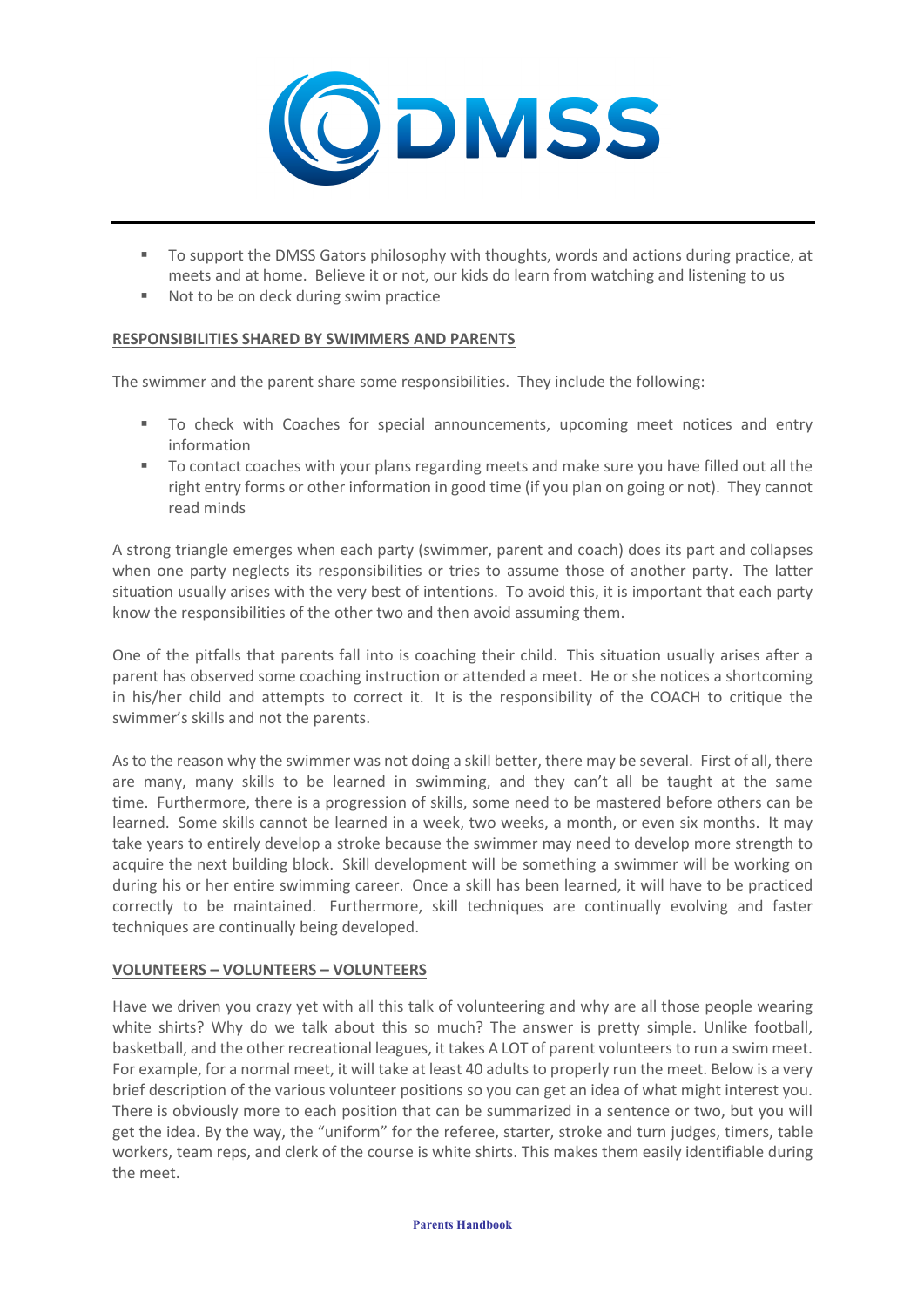

**Referee –** The Referee is the chief official for each swim meet and is responsible for the conduct of the meets and is the final authority on the interpretation and enforcement of all swimming rules – he/she runs the meet. You must attend BSSA training to be a referee and have experience as a Starter and Stroke and Turn Judge.

**Starter –** The Starter is responsible for ensuring that all swimmers are given a fair and equitable start. They are the folks who announce the "take your marks", and start the race. You must attend BSSA training to be a Starter and have experience as a Starter and Stroke and Turn Judge.

**Stroke and Turn Judge –** They are responsible for insuring that all swimmers obey the rules for the stroke they are swimming. You must attend BSSA training to be a Stroke and Turn Judge. Generally, you are a Stroke and Turn Judge for a few years before you become a Starter or Referee.

**Clerk of the Course –** This parent(s) is the "gatekeeper" for all swimmers in the meet. They get the swimmers to the right lanes for the correct race.

**Head Timer and Timers –** Timers are the most important people to every swimmer because they determine each swimmer's official time for the race. There are three timers for each lane (a mix of home and away team parents). The Head or Chief Timer collects the time cards from the timers, reviews them for accuracy and completeness, and forwards them on to the table workers.

**Marshall –** These parents are responsible for preparing swimmers for their race in the call area before sending them off to wait at the pool deck.

**Table Workers –** The time cards from the timers and any disqualification slips (a little more on this later) go the Table Workers who determine the order of finish for each event, score the meet, and prepare ribbons/medals for the participants. Several people from the BSSA and other teams perform these functions to ensure that errors are caught before the results are announced.

**Concessions –** These important people sell the food to all the hungry parents and swimmers at the swim meets. This is a critical volunteer position because it helps the team/BSSA raise money.

**Set-up and Take-Down Volunteers –** These parents arrive early to meets and put up the tents, run the wire for the sound system, arrange the chairs, and the host of other things that have to be done for a swim meet. As the name suggests, the take-down volunteers take all the equipment down and put it back, put the chairs back around the pool, and get everything ready.

**Other –** There are lots of other very important volunteer opportunities. Arranging for the trophies, being the meet announcer and many other key jobs are just some of the other things parents can help out with.

We need the help of all families in order to have a successful and, and more importantly, fun swim season. Don't worry, like we mentioned earlier, many experience parents have been in your position before, so don't hesitate to ask another swim parent any question you might have about volunteering.

## **DISQUALIFICATIONS - DQs**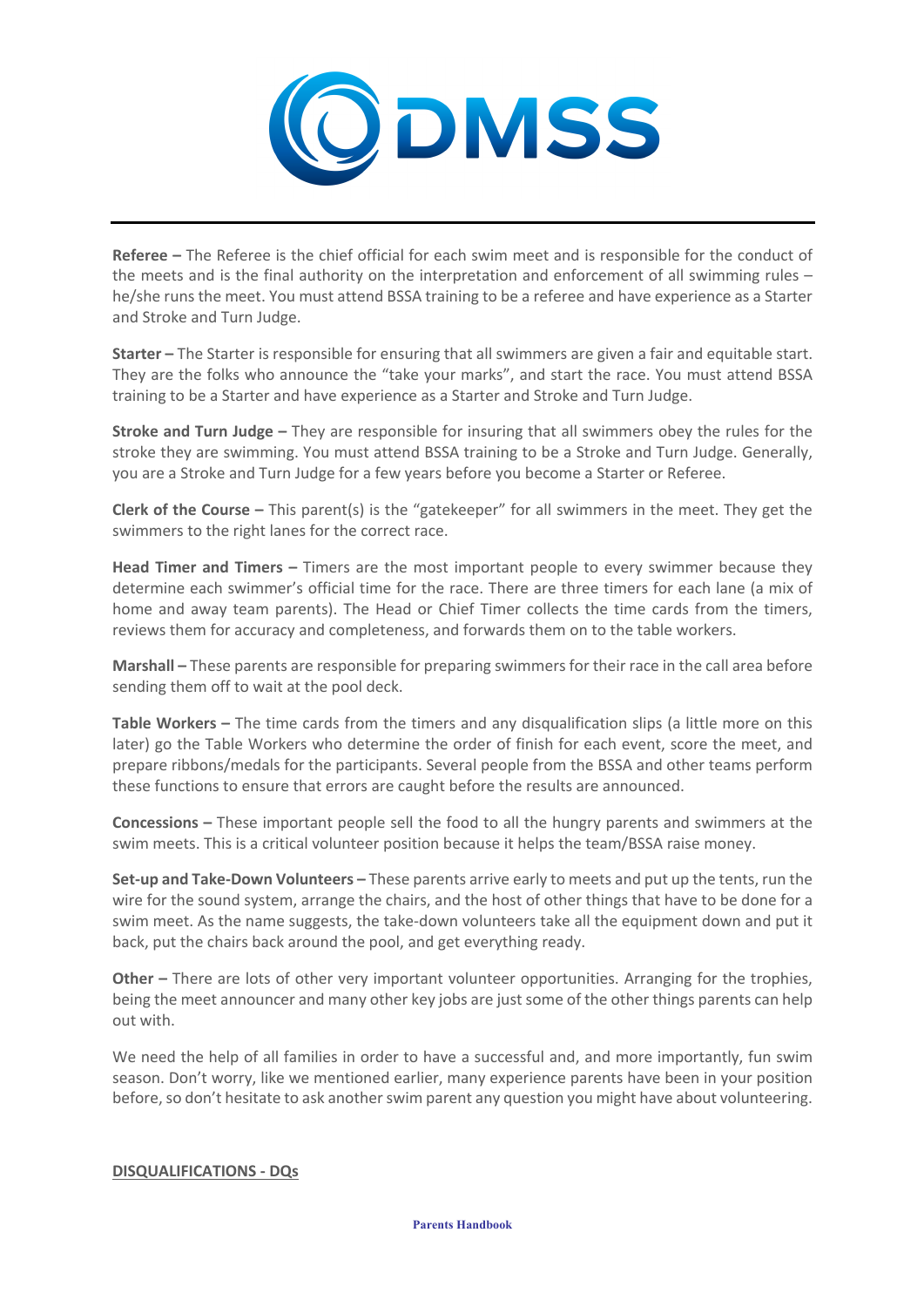

What do you mean my kid was disqualified? Just a few words on disqualifications or, in swimming jargon, DQs. Most young swimmers disqualify several times during the course of learning how to "stay legal" in the various strokes. Coaches expect this and will simply work with the children to help them understand the reasons for the DQ.

The following are the most frequent causes that a swimmer is disqualified:

## **Freestyle:**

- Propelling by use of the lane ropes.
- Pushing off the bottom of the pool.
- Exiting the pool before swimming the specified distance.

## **Backstroke:**

- Turning over before touching the wall at finish.
- Flipping over too early on the turn and needing to kick or take additional strokes to reach the wall.

## **Breaststroke:**

- More than 1 underwater pulls & breast kick at start.
- Incorrect kick, such as a Scissors kick or Flutter kick. A single fly kick is permitted during the start and turn before the first pull is completed.
- Failure to simultaneously touch the wall with 2 hands. One-arm pull.
- Pulling down past shoulders except of course after first stroke in start and turn.

## **Butterfly:**

- § Flutter kick. Non-Simultaneous stroke.
- Failure to simultaneously touch the wall with 2 hands.

## **False Start:**

■ Forward motion before the starting signal. A false start disqualifies a swimmer unless the referee attributes it to something outside the swimmer's control.

When a Stroke and Turn Judge observes a violation, he writes it up on a DQ slip. The judge then takes the slip to the referee, who verifies that a rule has been broken and can question the Stroke and Turn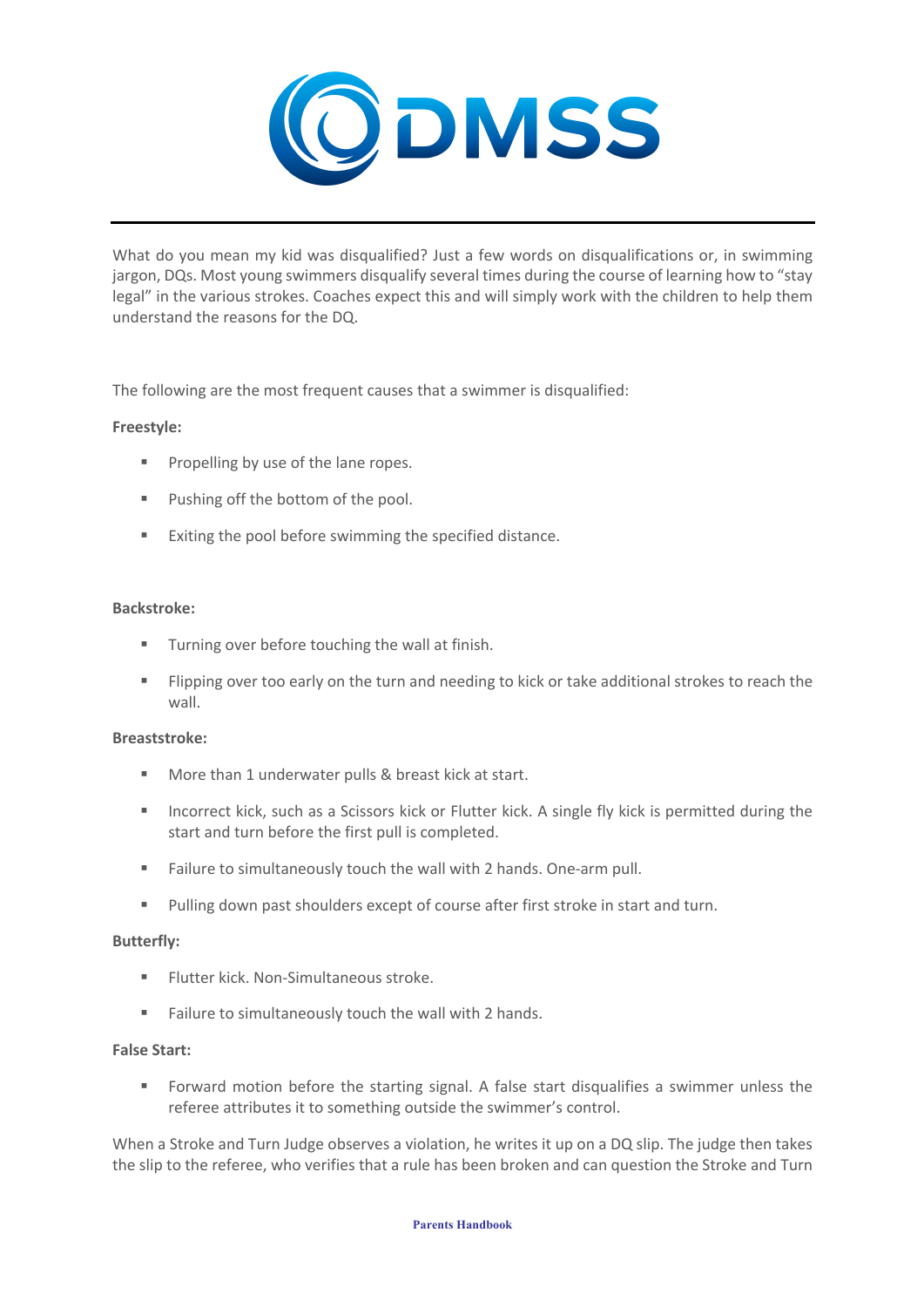

Judge to ensure that he was able to see the violation that was cited. The referee then gives a copy of the DQ slip to the Table Workers.

Why do we mention this? It might be a little traumatic (for both the swimmer and parent), but don't worry even the best swimmers DQ'd at some point. It is all part of learning how to swim the strokes properly.

## **AWARDS AND RECOGNITION**

**Ribbons**: BSSA ribbons are awarded at league meets for 1st through 3rd place only.

**Medals**: The BSSA awards medals at its major national championship meets – Gold for first, silver for second and bronze for third position.

Please note that all swimmers need to be properly dressed when receiving medals or ribbons i.e. Tracksuit bottoms, DMSS shirt, preferably track shoes if not then slops, and no caps or hats.

You will find that all kids – yes, even the big kids – will cherish their trophies and ribbons. Why? It is a great reminder of the great times they had during the season and recognition for all their hard work.

## **CONCLUSION**

So, enjoy your time with DMSS Gators Swim Club. We hope that you will learn many values and a great life skill.

THE GATORS SWIMMING CLUB COMMITTEE